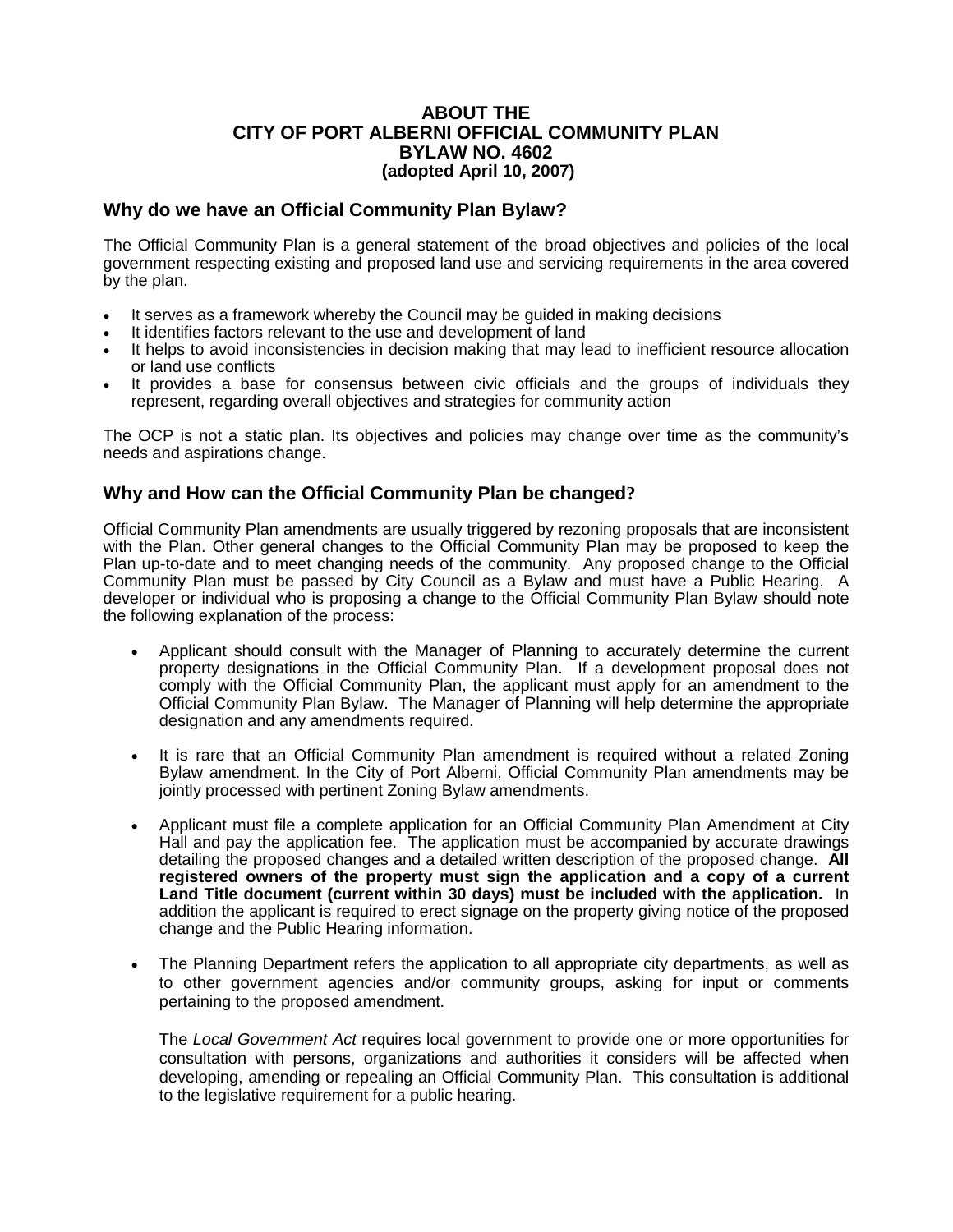- The Manager of Planning prepares a report with recommendations to the Advisory Planning Commission (APC). The APC will discuss the proposed amendments and provide a recommendation (including any specific conditions of approval) to City Council.
- If City Council makes the decision to proceed with the amendment process City staff will be directed to prepare the amending bylaw.
- The amending Bylaw is introduced to City Council for  $1<sup>st</sup>$  and  $2<sup>nd</sup>$  reading at a regular Council meeting and a Public Hearing is scheduled.
- A Notice of the Public Hearing including details of the proposed amendment is sent to owners and occupiers of properties within 75m of the subject property. The Notice is also published in the newspaper prior to the Public Hearing. In addition the applicant is required to amend the signage posted on the property to give notice of the Public Hearing information.
- The Manager of Planning prepares a report to Council summarizing the status of the application and all comments and concerns to date.
- The Public Hearing is open to all members of the public who deem their interest in property to be affected by the proposed amendment. The Public Hearing affords all citizens an opportunity to be heard by Council or to make written submissions to Council pertaining to the proposed amendment.
- Following the Public Hearing the amending bylaw will go back to Council for a  $3<sup>rd</sup>$  reading. Council may decide to deny the proposed amendment at this time or to proceed. If Council decides to proceed they may make final adoption of the amending bylaw subject to the applicant fulfilling specific conditions. The applicant is then notified of the conditions that Council has specified.
- Final adoption of the Bylaw by City Council will not take place until all conditions have been fulfilled by the applicant. Once all conditions of approval have been fulfilled the applicant must notify City staff (Manager of Planning). If the Min. of Transportation has approved the Bylaw in principal, they will be asked to sign the Bylaw at this time.
- The Manager of Planning will prepare a report to City Council making a recommendation in regards to final adoption of the amending bylaw.
- Council makes a decision on final adoption of the amending bylaw at the next regular Council meeting.

**For more information contact: Manager of Planning (lower floor at City hall) 4850 Argyle Street Port Alberni, BC, V9Y 1V8 Phone (250) 720-2808 Fax (250) 723-3402**

> **Email: Katelyn\_McDougall@portalberni.ca**